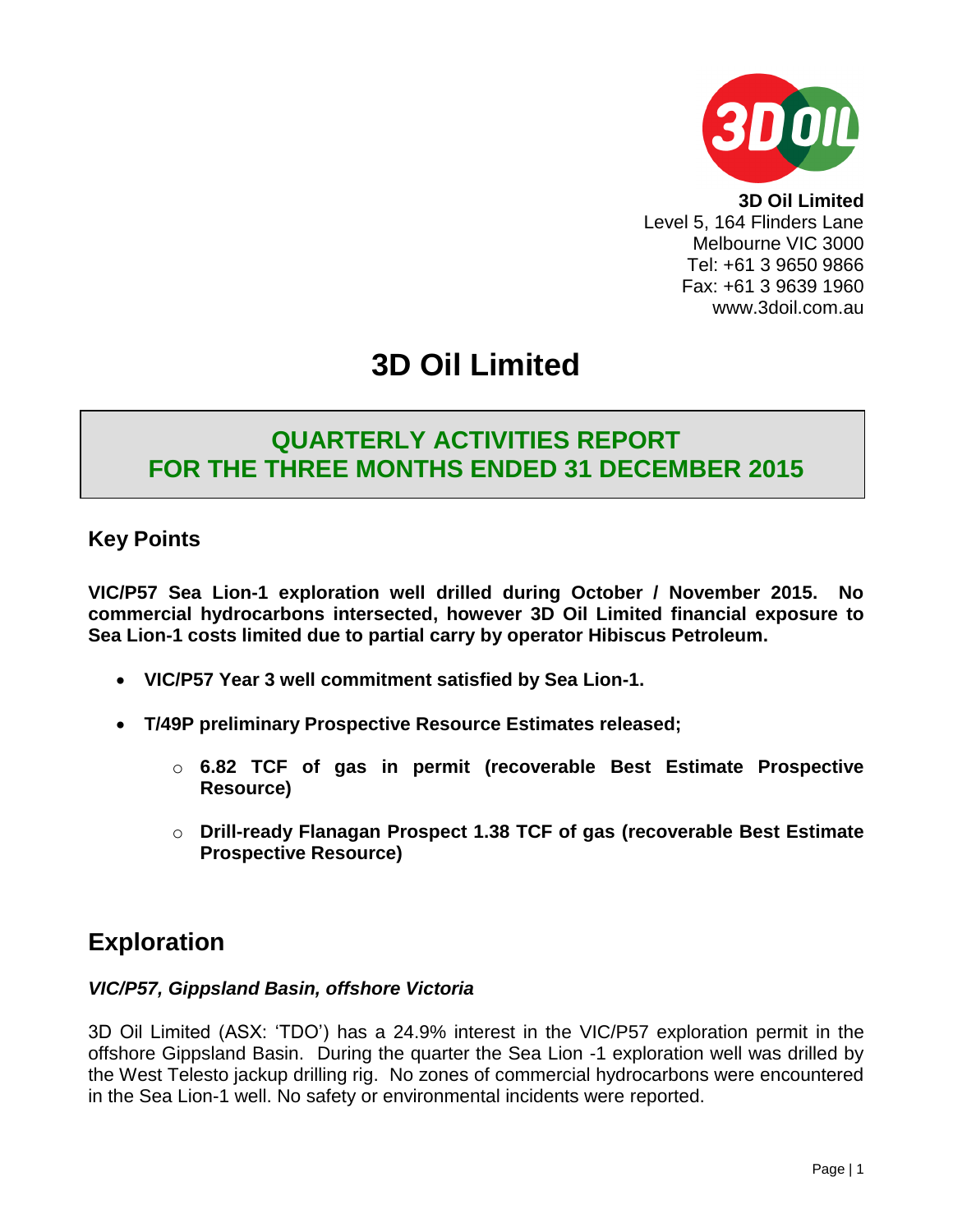TDO's share of Sea Lion-1 drilling costs was largely carried by joint venture operator Carnarvon Hibiscus Pty Ltd ('CHPL') the wholly owned subsidiary of Hibiscus Petroleum.

Significant prospectivity remains in the VIC/P57 permit and the joint venture will now re-focus its technical programme towards gas exploration to potential serve the tight eastern states wholesale natural gas market.

Sea Lion-1 has satisfied the Year 3 permit commitment and as 9 January 2016 the permit has entered Year 4 for which the commitment is for geological and geophysical studies.

### *T/49P, Otway Basin, offshore Tasmania*

In the T/49P permit TDO holds a 70% interest and operatorship in joint venture with Beach Energy (30%). The permit is now in Year 3 having met the Year 2 permit commitment with the acquisition and processing of the Flanagan 3D seismic survey.

T/49P is located immediately southeast of the largest producing gas field in the Otway Basin and contains a number of prospective features for gas exploration. It covers an area of 4,960  $km<sup>2</sup>$  in water depths generally no greater than 100m. The north of the permit is now covered by 974 km<sup>2</sup> of modern 3D seismic, while the area to the south remains lightly explored covered by a broad grid of 2D seismic data of varying vintages. Only two early exploration wells have been drilled in the permit (in 1967 and 1970) and the region has largely been overlooked by the industry despite the proximity of the Thylacine and Geographe producing gas fields.

TDO's view of the potential for gas discoveries in this permit has been strongly supported by the new 3D seismic data which significantly improves prospect imaging and provides greater detail of the geology. Good indications of reservoir and seal units analogous to the neighbouring Thylacine and Geographe fields are evident from the data. Within this region gas accumulations are typically associated with seismic amplitude anomalies, including at Thylacine and Geographe. TDO has identified similar seismic amplitude anomalies on the Flanagan 3D seismic data set. These amplitude anomalies increase the prospectivity for gas, particularly within the Flanagan Prospect area, although the extent to which these anomalies indicate the presence of gas will be the focus of further interpretation and analysis.

During the quarter TDO released an updated preliminary Prospective Resource assessment incorporating the results of the company's 2014 Flanagan 3D seismic survey in the northern area of the permit.

| T/49P Prospective Resource Estimate (TCF) Recoverable Gas |                    |      |      |       |  |
|-----------------------------------------------------------|--------------------|------|------|-------|--|
| <b>Location</b>                                           | <b>Best</b>        | High |      |       |  |
| Flanagan                                                  | Prospect           | 0.41 | 1.38 | 2.68  |  |
| Whalebone                                                 | <b>Strong Lead</b> | 0.38 | 1.20 | 2.72  |  |
| Munro (T/49P Part)                                        | Lead               | 0.04 | 0.19 | 0.57  |  |
| <b>Whistler Point</b>                                     | Lead               | 0.19 | 0.93 | 1.88  |  |
| <b>British Admiral</b>                                    | Lead               | 0.17 | 0.54 | 3.22  |  |
| Seal Rocks                                                | Lead               | 0.28 | 2.59 | 10.64 |  |
| T/49P Total                                               |                    | 1.47 | 6.82 | 21.71 |  |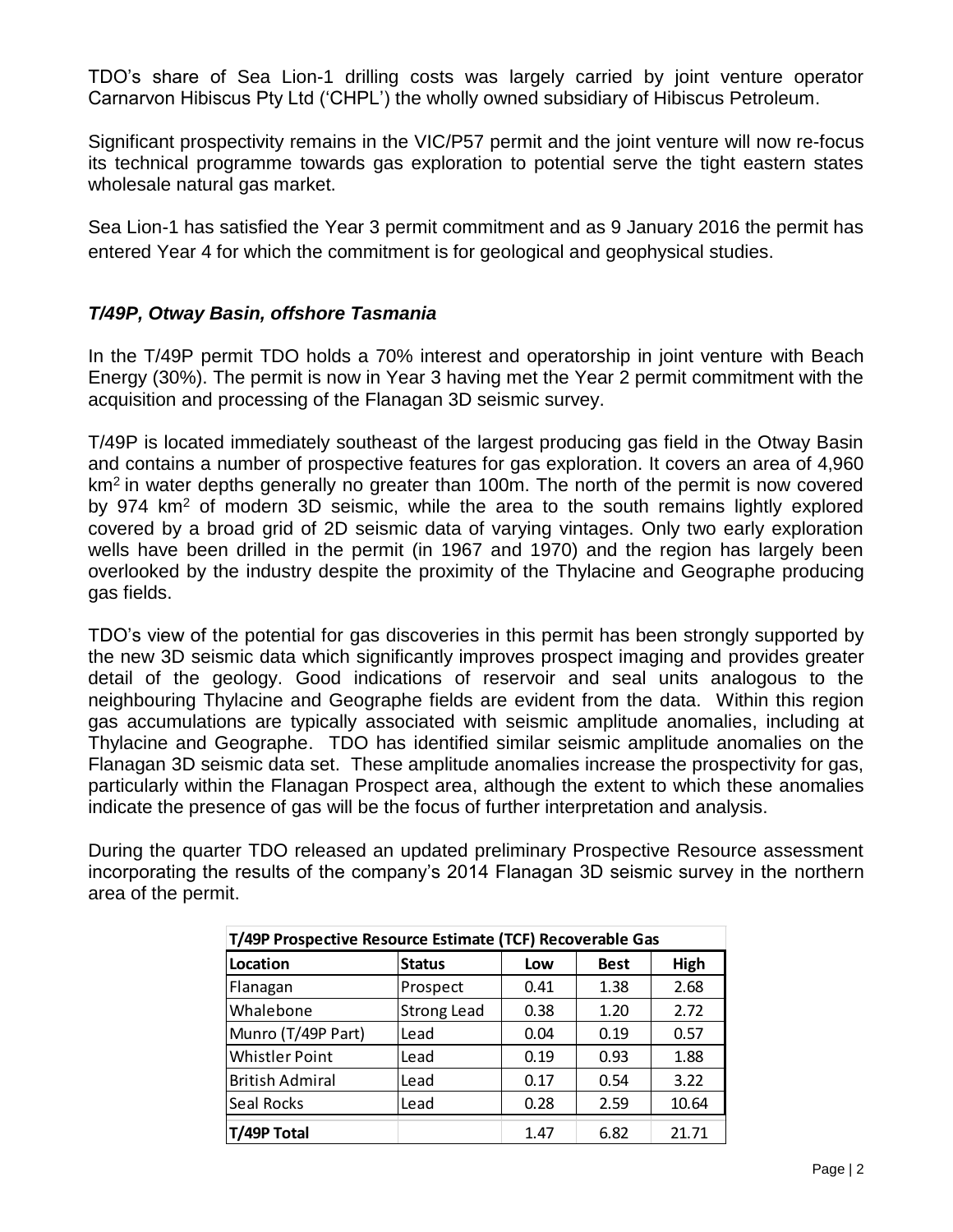The ongoing focus of activities is on the Flanagan structure which is a ready to drill prospect and is considered to be an analogue, albeit larger, to the adjacent Thylacine gas field. Flanagan's Best Estimate Prospective Resources are currently estimated at 1.38 TCF (Trillion cubic feet) recoverable gas. At production start-up Thylacine and Geographe combined were expected to produce 0.95 TCF raw gas and as such TDO believes that Flanagan represents a very attractive drilling target in terms of size and likelihood of success.



*Updated T/49P prospects and leads showing nearby Otway Basin gas fields*

T/49P has significant resource potential beyond the Flanagan Prospect, with an additional 5 leads identified and mapped across the whole permit, as shown on the map on Page 4, and as listed in the table below. The permit has the potential to become a substantial new gas province which could provide a valuable contribution to the east coast gas market. As recently reported by Energy Quest, a leading energy advisory firm, the Australian east coast gas market is one of the few energy markets in the world without substantial over-capacity.

Thylacine and Geographe also contain condensate of significant economic value – initial expected production was 12 MMbbl condensate – as well as associated LPG. TDO estimates that the Flanagan prospect and other T/49P features may have similar condensate content in any gas accumulations thereby enhancing commercial viability and value of any discoveries. For example, by analogy and on a best estimate basis, the Flanagan Prospect could potentially contain 16.5 MMbbl of associated condensate and T/49P could total over 80 MMbbl of associated condensate based on Current Prospective Resource estimates for gas.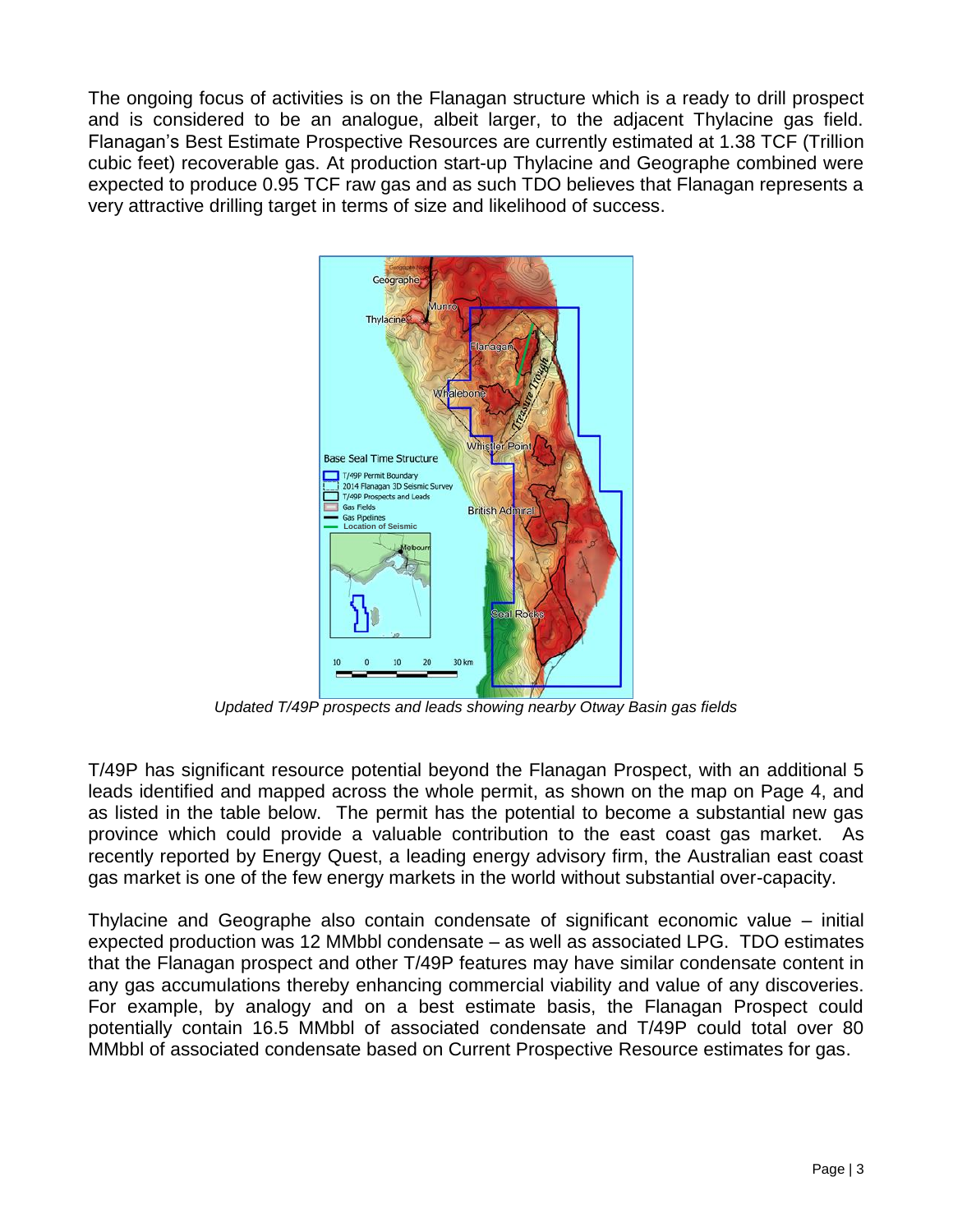

*Seismic line through Flanagan Prospect (see map for location). Crest of the structure is approximately 2000m*  below sea level. Note low amplitude section indicative of seal facies overlying high amplitudes in potential *reservoir section.*

TDO is well positioned to farmout with a large interest and operatorship. The company now intends to utilise the positive results of the Flanagan survey and the compelling resource potential of Flanagan and the permit to attract the best possible farmin terms for future exploration drilling and seismic in this highly prospective gas exploration area. Priority will be given to ensure the drilling of the Flanagan Prospect as soon as practically possible.

### **Qualified Petroleum Reserves and Resources Evaluator Statement**

The Prospective Resources estimates in this release are based on, and fairly represent, information and supporting documents prepared by, or under the supervision of, Dr Chris Pike who is employed full-time by 3D Oil as a Senior Geophysicist. Dr Pike holds a Ph.D. Geophysics and has more than 25 years practising in Petroleum Geophysics. He is a member of the Petroleum Exploration Society of Australia, the American Association of Petroleum Geologists (AAPG - US), the Society of Exploration Geophysicists (SEG – US), the Association of Professional Engineers and Geoscientists of Alberta (APEGA - Canada) and the Professional Engineers and Geoscientists of Newfoundland and Labrador (PEGNL - Canada). Dr Pike is qualified in accordance with ASX listing rule 5.41 and has consented in writing to the inclusion of the information in the form and context in which it appears.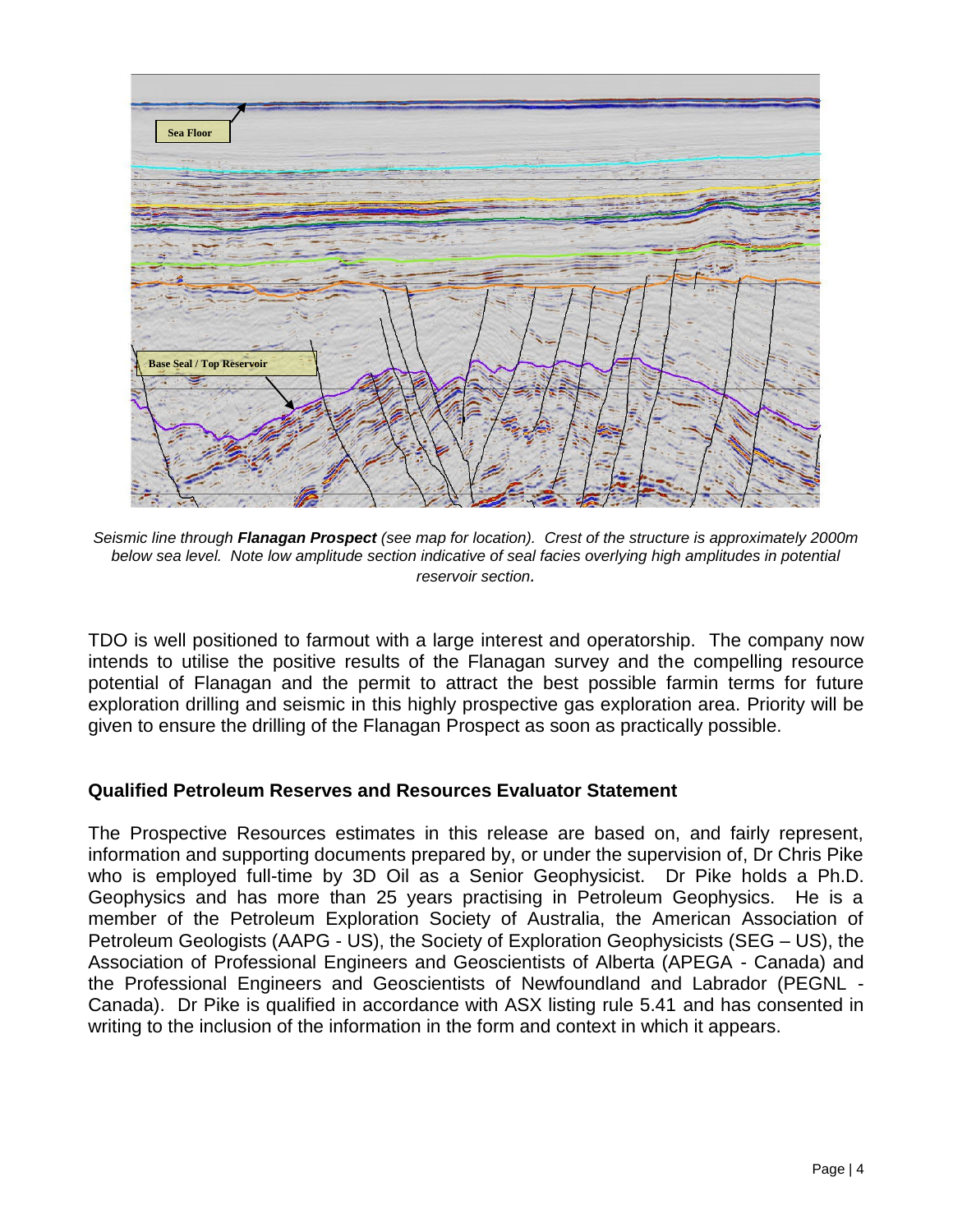#### **Prospective Resources**

The estimates have been prepared by the company in accordance with the definitions and guidelines set forth in the Petroleum Resources Management System, 2011 approved by the Society of Petroleum Engineer. Prospective Resource estimates are for recoverable volumes and unless otherwise stated this report quotes Best Estimates and gross joint venture volumes. The estimates are unrisked and have not been adjusted for both an associated chance of discovery and a chance of development.

# **TDO Petroleum Tenement Holdings**

As at 31 December 2015, TDO petroleum tenement holdings were:

| Tenement and<br>Location                         | <b>TDO beneficial</b><br>interest at 30Sep15 | <b>Beneficial interest</b><br>acquired /<br>(disposed) | <b>TDO beneficial</b><br>interest at 31Dec15 |
|--------------------------------------------------|----------------------------------------------|--------------------------------------------------------|----------------------------------------------|
| VIC/P57 offshore<br>Gippsland Basin,<br>Victoria | 24.9%                                        | nil                                                    | 24.9%                                        |
| T/49P offshore<br>Otway Basin,<br>Tasmania       | 70%                                          | nil                                                    | 70%                                          |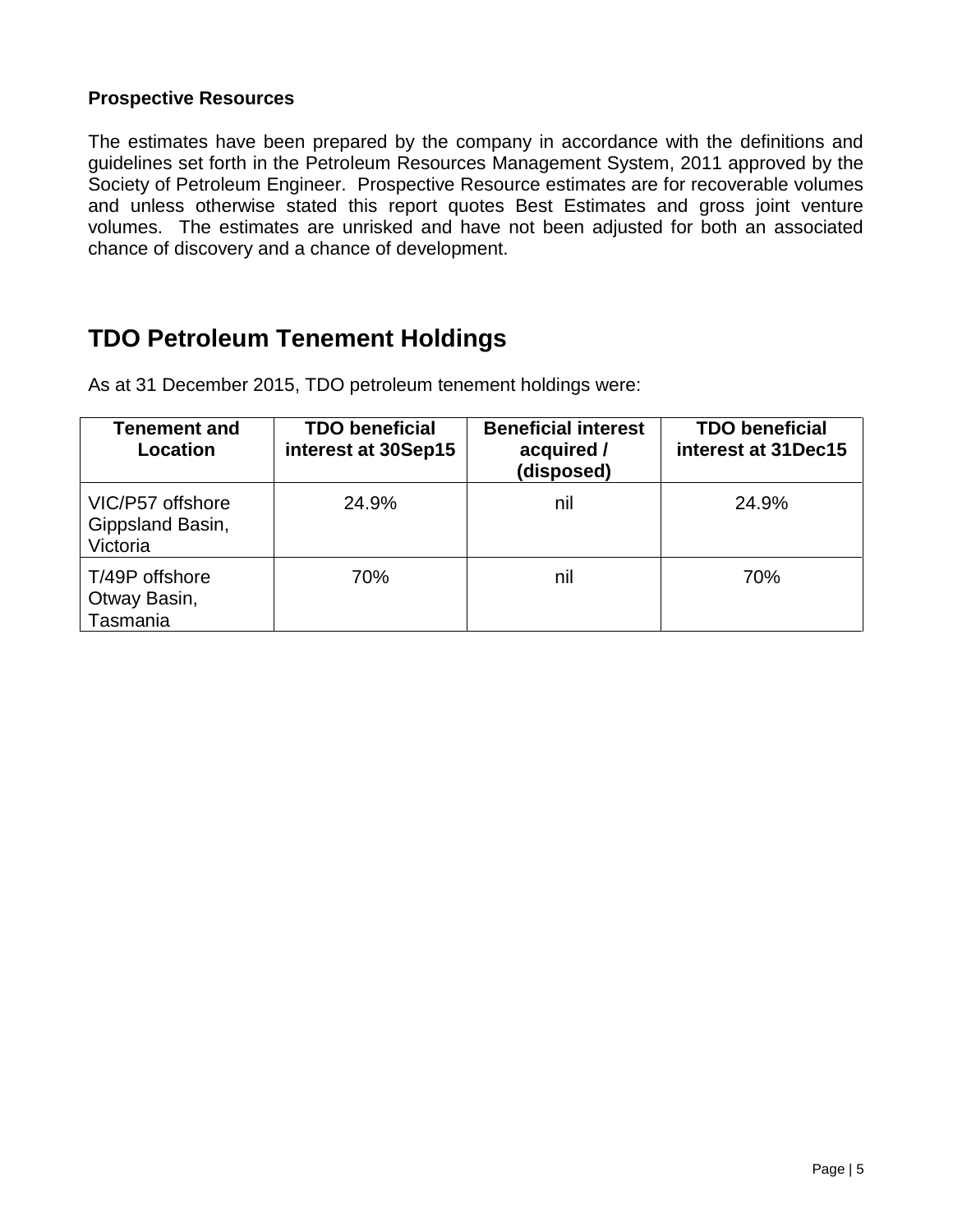# **Appendix 5B**

*Rule 5.3*

# **Mining exploration entity quarterly report**

Introduced 1/7/96. Origin: Appendix 8. Amended 1/7/97, 1/7/98, 30/9/2001 , 01/06/10.

|            | Name of entity                                                     |                                   |                                     |
|------------|--------------------------------------------------------------------|-----------------------------------|-------------------------------------|
|            | <b>3D OIL LIMITED</b>                                              |                                   |                                     |
| <b>ABN</b> |                                                                    | Quarter ended ("current quarter") |                                     |
|            | 40 105 597 279                                                     | 31 December 2015                  |                                     |
|            |                                                                    |                                   |                                     |
|            | <b>Consolidated statement of cash flows</b>                        |                                   |                                     |
|            | Cash flows related to operating activities                         | Current quarter<br>\$A            | Year to date<br>$(6$ months)<br>\$A |
| 1.1        | Receipts from product sales and related debtors                    |                                   |                                     |
| 1.2        | Payments for                                                       |                                   |                                     |
|            | (a) exploration and evaluation (net of refunds)<br>(b) development | (142, 207)                        | (357,059)                           |
|            | (c) production                                                     |                                   |                                     |
| 1.3        | (d) administration<br>Dividends received                           | (375, 117)                        | (802, 516)                          |
| 1.4        | Interest and other items of a similar nature received              |                                   |                                     |
|            |                                                                    | 19,239                            | 43,050                              |
| 1.5        | Interest and other costs of finance paid                           |                                   |                                     |
| 1.6        | Income taxes paid                                                  |                                   |                                     |
| 1.7        | R&D Tax Rebate                                                     |                                   |                                     |
| 1.8        | Refund of expenditure from Joint Venture                           |                                   |                                     |
|            |                                                                    |                                   |                                     |
|            | <b>Net Operating Cash Flows</b>                                    | (498, 085)                        | (1, 116, 525)                       |
|            | Cash flows related to investing activities                         |                                   |                                     |
| 1.8        | Payment for purchases of:                                          |                                   |                                     |
|            | (a)prospects/farmins                                               |                                   |                                     |
|            | (b) equity investments                                             |                                   |                                     |
|            | (c) other fixed assets                                             | (50,269)                          | (70, 338)                           |
| 1.9        | Proceeds from sale of:                                             |                                   |                                     |
|            | (a) prospects/farmin                                               |                                   |                                     |
|            | (b) equity investments                                             |                                   |                                     |
|            | (c) other fixed assets                                             |                                   |                                     |
| 1.10       | Loans to other entities                                            |                                   |                                     |
| 1.11       | Loans repaid by other entities                                     |                                   |                                     |
| 1.12       | Other (provide details if material)                                |                                   |                                     |
|            | Net investing cash flows                                           | (50,269)                          | (70, 338)                           |
| 1.13       | Total operating and investing cash flows (carried                  |                                   |                                     |
|            | forward)                                                           | (548, 354)                        | (1, 186, 863)                       |

<sup>+</sup> See chapter 19 for defined terms.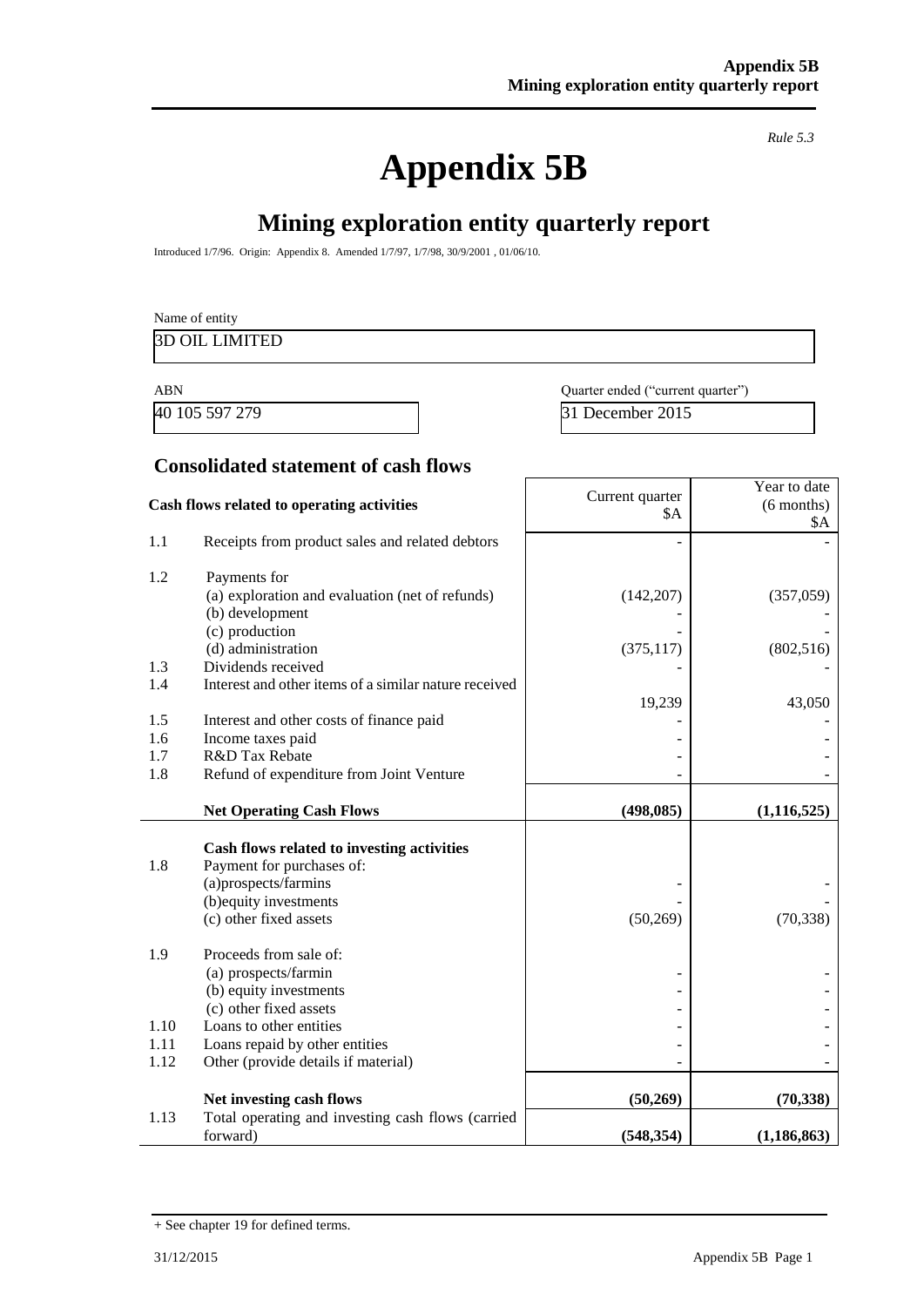| 1.13 | Total operating and investing cash flows<br>(brought forward) | (548, 354) | (1, 186, 863) |
|------|---------------------------------------------------------------|------------|---------------|
|      | Cash flows related to financing activities                    |            |               |
| 1.14 | Proceeds from issues of shares                                |            |               |
| 1.15 | Proceeds from sale of forfeited shares                        |            |               |
| 1.16 | Proceeds from borrowings                                      |            |               |
| 1.17 | Repayment of borrowings                                       |            |               |
| 1.18 | Dividends paid                                                |            |               |
| 1.19 | Other                                                         | ۰          |               |
|      | Net financing cash flows                                      |            |               |
|      | Net increase (decrease) in cash held                          | (548, 354) | (1, 186, 863) |
| 1.20 | Cash at beginning of quarter/year to date                     | 10,360,375 | 10,494,399    |
| 1.21 | Exchange rate adjustments to item 1.20                        | (234, 286) | 270,199       |
| 1.22 | Cash at end of quarter                                        | 9,577,735  | 9,577,735     |

### **Payments to directors of the entity and associates of the directors Payments to related entities of the entity and associates of the related entities**

|      |                                                                  | Current quarter<br>\$A |
|------|------------------------------------------------------------------|------------------------|
| 1.23 | Aggregate amount of payments to the parties included in item 1.2 | 111,662                |
| 1.24 | Aggregate amount of loans to the parties included in item 1.10   |                        |

1.25 Explanation necessary for an understanding of the transactions

Director's fees and salaries paid to directors during the December 2015 quarter.

#### **Non-cash financing and investing activities**

- 2.1 Details of financing and investing transactions which have had a material effect on consolidated assets and liabilities but did not involve cash flows
- 2.2 Details of outlays made by other entities to establish or increase their share in projects in which the reporting entity has an interest

Nil

-

<sup>+</sup> See chapter 19 for defined terms.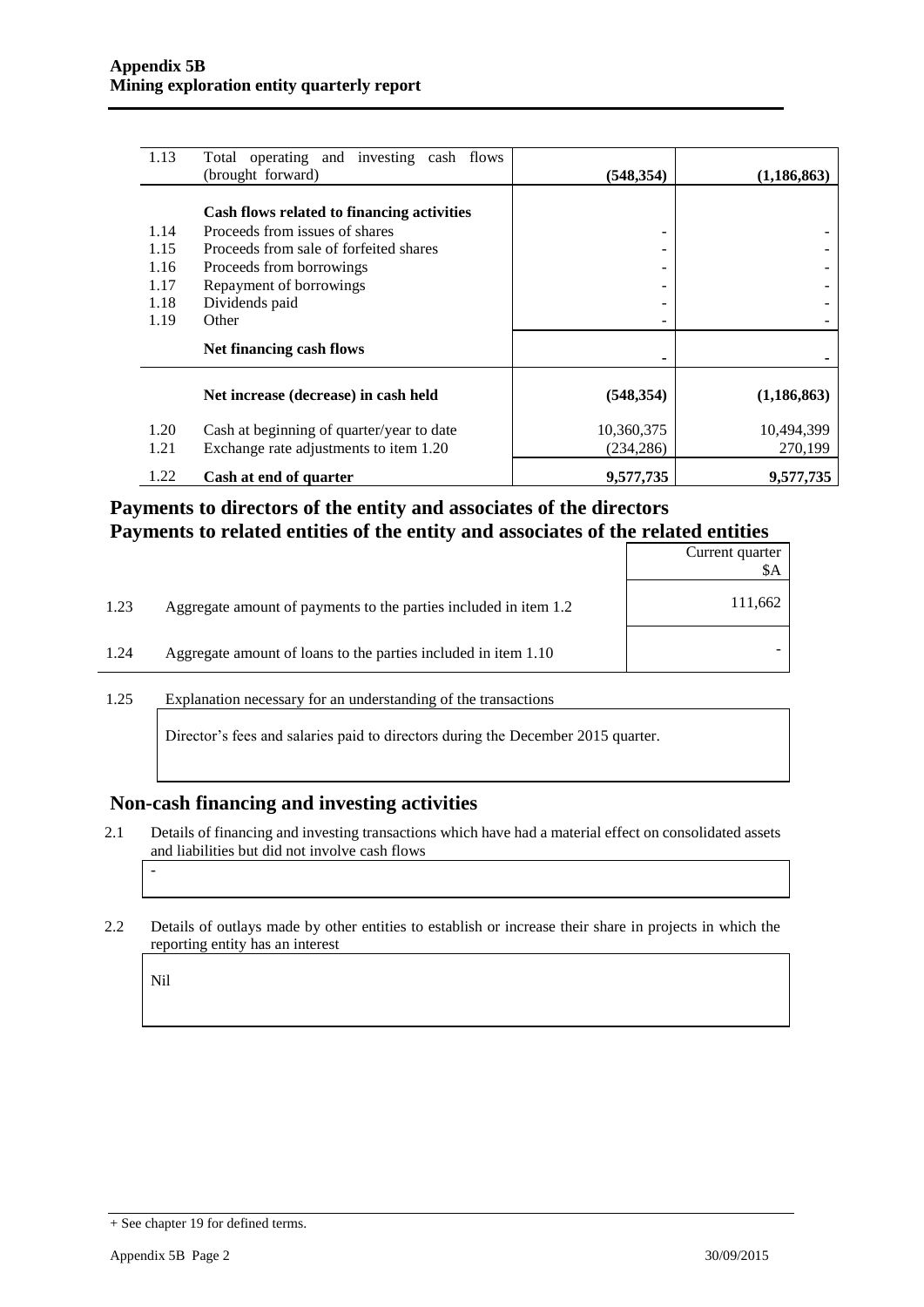### **Financing facilities available**

*Add notes as necessary for an understanding of the position.*

|     |                             | Amount available<br>\$A'000 | Amount used<br>\$A'000 |
|-----|-----------------------------|-----------------------------|------------------------|
| 3.1 | Loan facilities             | -                           |                        |
| 3.2 | Credit standby arrangements | -                           |                        |

### **Estimated cash outflows for next quarter**

|     | <b>Total</b>               | 4,400                    |
|-----|----------------------------|--------------------------|
| 4.4 | Administration             | 400                      |
| 4.3 | Production                 | $\overline{\phantom{0}}$ |
| 4.2 | Development                |                          |
| 4.1 | Exploration and evaluation | 4,000                    |
|     |                            | \$A'000                  |

# **Reconciliation of cash**

| Reconciliation of cash at the end of the quarter (as<br>shown in the consolidated statement of cash flows) to<br>the related items in the accounts is as follows. |                                                  | Current quarter<br>\$A'000 | Previous quarter<br>\$A'000 |
|-------------------------------------------------------------------------------------------------------------------------------------------------------------------|--------------------------------------------------|----------------------------|-----------------------------|
| 5.1                                                                                                                                                               | Cash on hand and at bank                         | 9,415                      | 10,198                      |
| 5.2                                                                                                                                                               | Deposits at call                                 | 116                        | 115                         |
| 5.3                                                                                                                                                               | Bank overdraft                                   |                            |                             |
| 5.4                                                                                                                                                               | Other – Bank Guarantee                           | 47                         |                             |
|                                                                                                                                                                   | <b>Total: Cash at end of quarter</b> (item 1.22) | 9,578                      | 10.360                      |

### **Changes in interests in mining tenements**

|     |                                                                     | Tenement<br>reference | Nature of interest<br>(note (2)) | Interest at<br>beginning<br>of quarter | Interest at<br>end of<br>quarter |
|-----|---------------------------------------------------------------------|-----------------------|----------------------------------|----------------------------------------|----------------------------------|
| 6.1 | Interests in mining<br>tenements relinquished,<br>reduced or lapsed |                       |                                  |                                        | $\overline{\phantom{0}}$         |
| 6.2 | Interests in mining<br>tenements acquired or<br>increased           |                       |                                  |                                        |                                  |
| 6.3 | Interests in mining<br>tenements acquired or<br>increased           |                       |                                  |                                        |                                  |

<sup>+</sup> See chapter 19 for defined terms.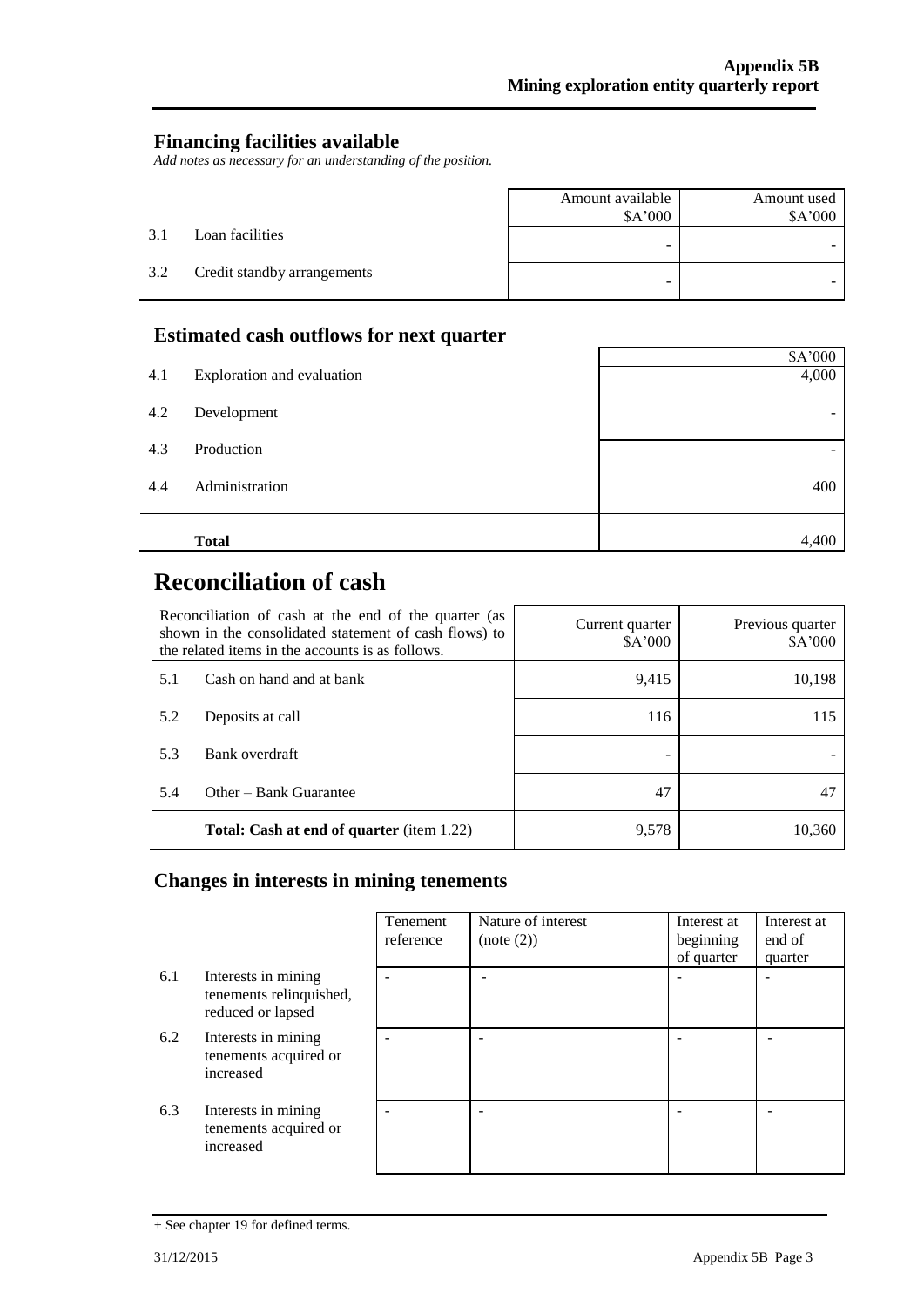#### **Issued and quoted securities at end of current quarter**

*Description includes rate of interest and any redemption or conversion rights together with prices and dates.*

|       |                                                                                                                                           | Total number                               | Number quoted                              | Issue price per                                                                                         | Amount paid up per                                                                          |
|-------|-------------------------------------------------------------------------------------------------------------------------------------------|--------------------------------------------|--------------------------------------------|---------------------------------------------------------------------------------------------------------|---------------------------------------------------------------------------------------------|
|       |                                                                                                                                           |                                            |                                            | security (see note<br>$3)$ (cents)                                                                      | security (see note 3)<br>(cents)                                                            |
| 7.1   | Preference<br><sup>+</sup> securities<br>(description)                                                                                    |                                            |                                            |                                                                                                         |                                                                                             |
| 7.2   | Changes during<br>quarter<br>(a) Increases<br>through issues<br>(b) Decreases<br>through returns of<br>capital, buy-backs,<br>redemptions |                                            |                                            |                                                                                                         |                                                                                             |
| 7.3   | +Ordinary<br>securities                                                                                                                   | 237,523,000                                | 237,523,000                                |                                                                                                         |                                                                                             |
| 7.4   | Changes during<br>quarter<br>(a) Increases<br>through issues<br>(b) Decreases<br>through returns of                                       |                                            |                                            |                                                                                                         |                                                                                             |
|       | capital, buy-backs<br>(c) Released from<br>ASX restriction                                                                                |                                            |                                            |                                                                                                         |                                                                                             |
| 7.5   | <sup>+</sup> Convertible debt<br>securities<br>(description)                                                                              |                                            |                                            |                                                                                                         |                                                                                             |
| 7.6   | Changes during<br>quarter<br>(a) Increases<br>through issues<br>(b) Decreases<br>through securities<br>matured, converted                 |                                            |                                            |                                                                                                         |                                                                                             |
| 7.7   | <b>Options</b><br>(description and<br>conversion factor)                                                                                  | 300,000<br>250,000<br>400,000<br>2,107,000 | $\overline{\phantom{0}}$                   | Exercise price<br>\$0.11<br>\$0.12<br>\$0.08<br>Vesting on<br>satisfaction of<br>performance<br>hurdles | Expiry date<br>30 November 2016<br>29 November 2016<br>30 November 2017<br>23 December 2018 |
| 7.8   | Issued during<br>quarter                                                                                                                  | 2,107,000                                  | $\overline{a}$                             | Vesting on<br>satisfaction of<br>performance<br>hurdles                                                 | 23 December 2018                                                                            |
| 7.9   | <b>Exercised</b> during<br>quarter                                                                                                        |                                            | $\overline{\phantom{0}}$                   |                                                                                                         |                                                                                             |
| 7.10  | Expired/lapsed<br>during quarter                                                                                                          | 78,000<br>495,000                          | $\overline{a}$<br>$\overline{\phantom{0}}$ | \$0.18<br>\$0.16                                                                                        | 07 October 2015<br>30 November 2015                                                         |
| 317.1 | <b>Debentures</b><br>(totals only)                                                                                                        |                                            | $\overline{\phantom{m}}$                   |                                                                                                         |                                                                                             |
| 7.12  | <b>Unsecured notes</b><br>(totals only)                                                                                                   |                                            |                                            |                                                                                                         |                                                                                             |

<sup>+</sup> See chapter 19 for defined terms.